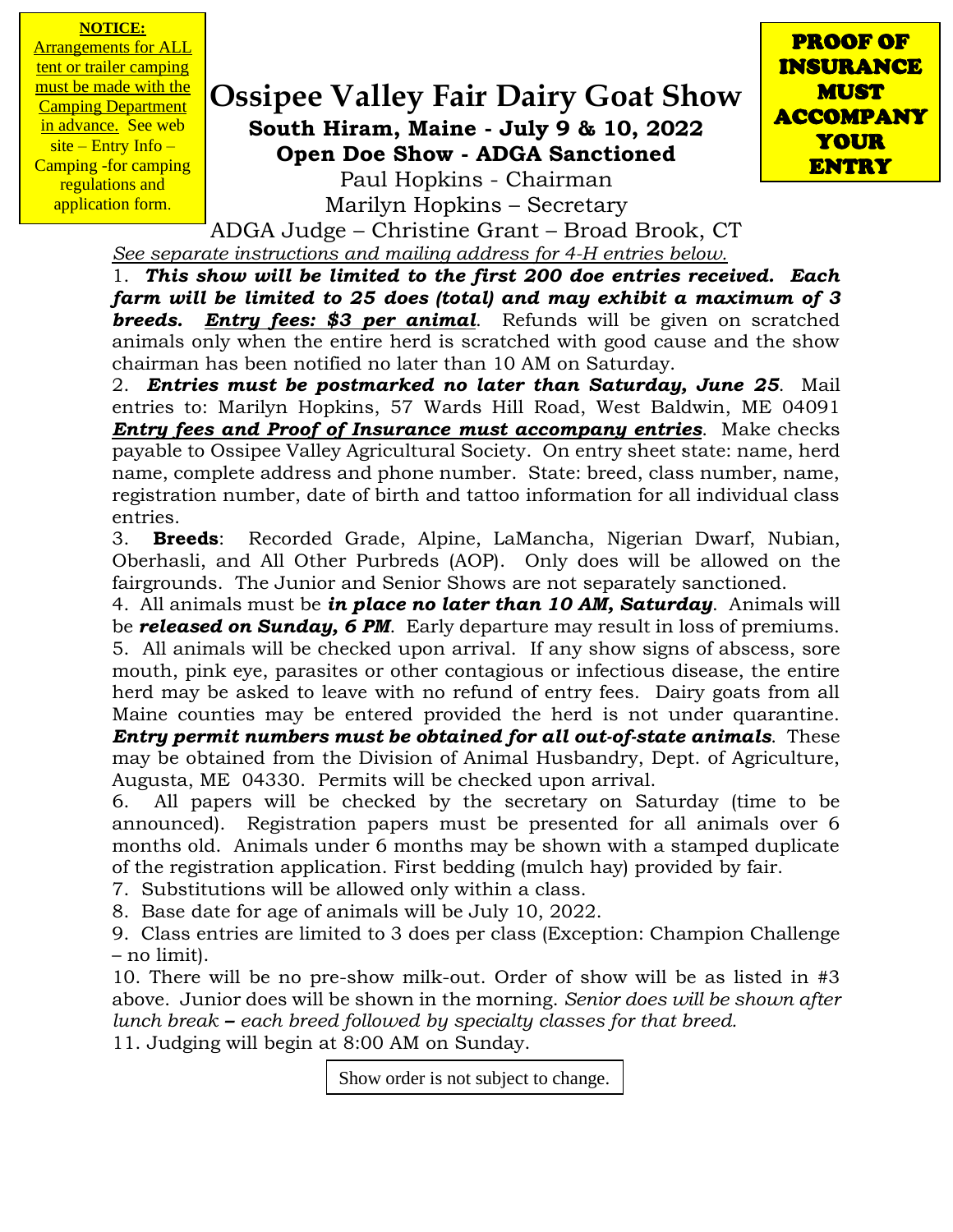12. Exhibitors are requested to wear white clothing in the show ring.

13. Owners of Permanent Champions are requested to show them in the Champion Challenge Class, but they may be shown in regular classes.

14. The Charles Ramsdell Dairy Goat Exhibitor Award will be presented at the conclusion of the show - based on neatness of pens and surrounding area, farm signs and educational displays, adherence to fair and show rules, and cooperation with fair and show officials.

15. Remember: Tattoos must be legible to earn a leg on Permanent Championships.

#### **2022 ADGA RULES SHALL GOVERN THIS SHOW**

### **CLASSES:**

1. Birth and under 4 months 2. 4 months and under 8 months 3. 8 months and under 12 months 4. Dry yearlings - 1 year and under 2 years Junior Champion - Rosette 5. Milkers under 2 years 6. Milkers over 2 years and under 3 years 7. Milkers over 3 years and under 5 years 8. Milkers 5 years and over Senior Champion and Reserve - Rosettes Grand Champion and Reserve - Rosettes 9. Champion Challenge **Best Doe in Show - Trophy/Rosette PREMIUMS** (Sliding Scale): Classes 1 through 4 with 1 to 3 entries:  $1<sup>st</sup>$  2  $2<sub>nd</sub>$ 3rd \$5 \$4 \$3 Classes 1 through 4 with 4 or more entries:<br>  $1^{\text{st}}$   $2^{\text{nd}}$   $3^{\text{rd}}$   $4^{\text{th}}$   $5^{\text{th}}$  $1<sup>st</sup>$  2  $2<sup>nd</sup>$  \$5  $3^{\text{rd}}$ th  $5^{\text{th}}$ \$7 \$5 \$4 \$3 \$2 Classes 5 through 8 and Specialty with 1 to 3 entries:  $1<sup>st</sup>$ st  $2<sup>nd</sup>$  3  $3<sup>rd</sup>$ \$8 \$6 \$4 Classes 5 through 8 and Specialty with 4 or more entries:  $\frac{1}{1}$ st<br>\$10 st  $2<sup>nd</sup>$  3  $3^{\text{rd}}$  4<sup>th</sup> th  $5^{\text{th}}$ \$10 \$8 \$6 \$4 \$3 Class 9 with 1 to 3 entries: 1<sup>st</sup> st  $2<sup>nd</sup>$  3 3rd \$10 \$9 \$8 Class 9 with 4 or more entries:  $1<sup>st</sup>$  2  $2<sub>nd</sub>$  $3<sup>rd</sup>$  $4<sup>th</sup>$  $5<sup>th</sup>$ \$12 \$10 \$9 \$8 \$7

## **SPECIALTY CLASSES**

Animals must be shown in the individual classes to be eligible to compete in the specialty classes and must be shown in the same breed. Pure breeds and Recorded Grades may not be combined.

1. Get of Sire: Three does any age, sired by the same buck. All must be owned by exhibitor. Sire and daughters must be named on entry form. One entry per sire per exhibitor. Limit: 2 entries per breed per exhibitor.

2. Produce of Dam: Two does any age, daughters of the same doe. All must be owned by the exhibitor. Dam and daughters must be named on entry form. One entry per dam per exhibitor. Limit: 2 entries per breed per exhibitor.

3. Dam and Daughter: Doe and one daughter, any age. Limit: 2 entries per breed per exhibitor.

4. Herd: Four does; two in milk, one junior, one exhibitor's choice. All must be owned by exhibitor. Limit: One entry per breed per exhibitor.

### **CLASSES: (See Premium List above)**

- 1. Get of Sire
- 2. Produce of Dam
- 3. Dam and Daughter
- 4. Herd



PROOF OF INSURANCE MUST ACCOMPANY YOUR ENTRY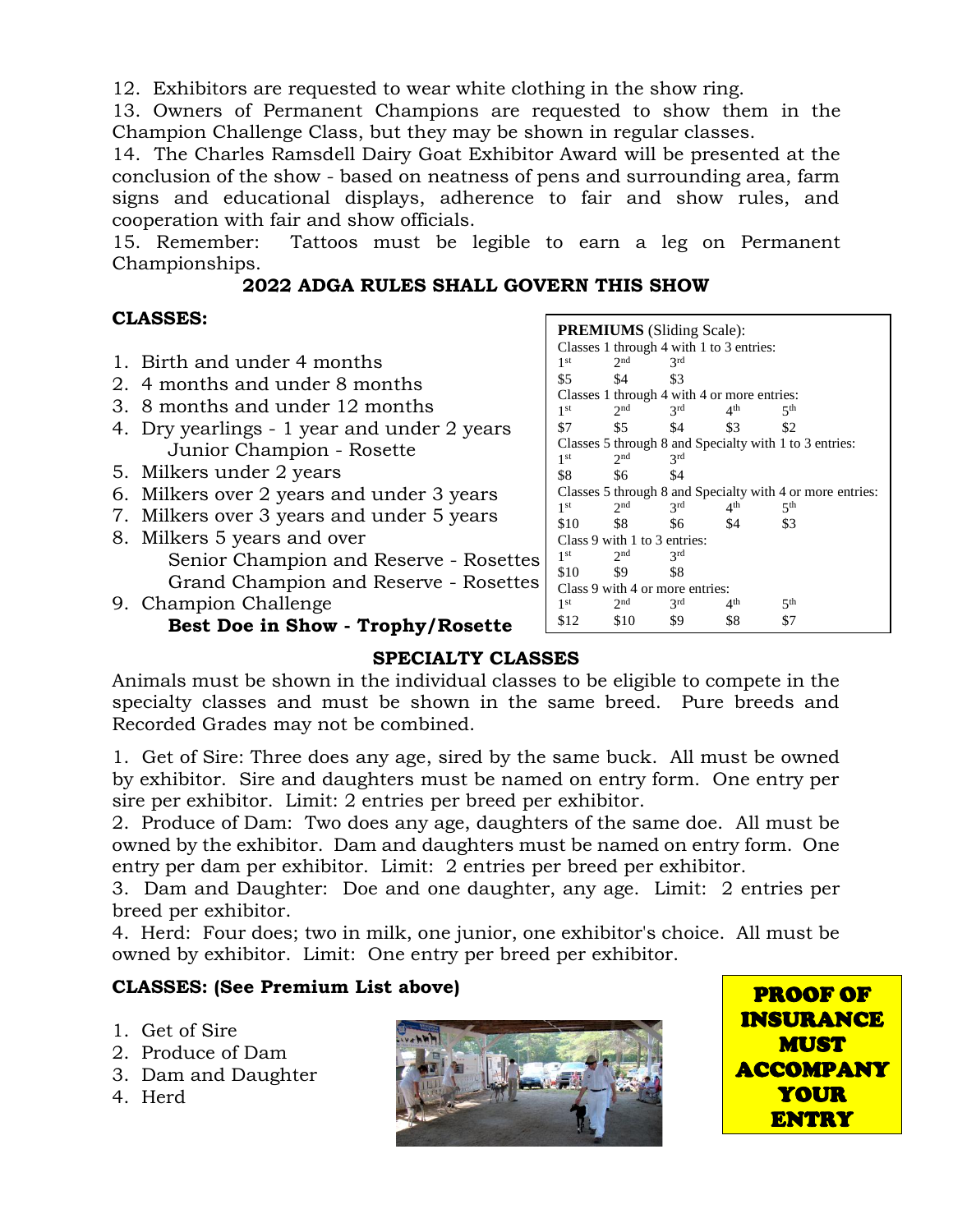# **4-H DAIRY GOAT DOE SHOW AND SHOWMANSHIP CLASSES**

### **SATURDAY, JULY 9, 2022 – 5:00 PM**

*Entries limited to Oxford, Cumberland and York counties. Entries must be postmarked by June 25. No entry fees. See separate rules for Open Show.* 

Mail entries to: Paul Hopkins, 57 Wards Hill Road, West Baldwin, ME 04091

All animals must be in place by 10 AM, Saturday. Limit: 2 breeds per exhibitor and 2 does per class. Dam and Daughter class limited to one entry per exhibitor per breed. Please refer to Open Show rules for Health Regulations. Animals not entered in the Open Show will be released at the conclusion of the 4-H show.

IMPORTANT: All exhibitors will be required to submit the *Standard Approval Form for 4-H Animal Shows* signed by your 4-H Cooperative Extension Educator. Only animals that have been properly enrolled and leased may be shown.

### **YOU** *MUST* **LIST YOUR SHOWMANSHIP CLASS ON YOUR ENTRY!**

### **SHOWMANSHIP AND FITTING:**

1. Junior: Age  $9-11$  as of  $1/1/22$  Ribbons Awarded

2. Intermediate: Age 12 and 13 as of  $1/1/22$  Ribbons Awarded

3. Senior: Age 14-18 as of 1/1/22 Ribbons Awarded

### **YOU** *MUST* **LIST YOUR SHOWMANSHIP CLASS ON YOUR ENTRY!**

| <b>BREED CLASSES:</b>    |     |     |     | <b>Blue Red White (Danish)</b> |
|--------------------------|-----|-----|-----|--------------------------------|
| 1. Birth - 6 months      | \$4 | \$3 | \$2 |                                |
| 2. $6-12$ months         | \$4 | \$3 | \$2 | <b>PROOF OF</b>                |
| 3. Dry Yearlings         | \$4 | \$3 | \$2 | <b>INSURANCE</b>               |
| 4. Yearling Milkers      | \$4 | \$3 | \$2 | <b>MUST</b>                    |
| 5. Milkers 2 and under 3 | \$4 | \$3 | \$2 | <b>ACCOMPANY</b>               |
| 6. Milkers 3 and under 5 | \$4 | \$3 | \$2 |                                |
| 7. Milkers 5 and over    | \$4 | \$3 | \$2 | <b>YOUR</b>                    |
| 8. Dam and Daughter      | \$4 | \$3 | \$2 | <b>ENTRY</b>                   |

**BREEDS:** Recorded Grade, Alpine, LaMancha, Nigerian Dwarf, Nubian, Oberhasli, All Other Purbreds (AOP)

### **DEMONSTRATION CLASS:** Open to children 7 & 8 years old.

- 1. Must mail entry by deadline posted above
- 2. Must show a kid 0-6 months old
- 3. Not eligible to enter breed classes
- 4. Must be accompanied in the show ring by another 4-Her with at least one year of experience in the show ring
- 5. Must present proof of insurance (Maine Association of Livestock Exhibitors membership card – See link on the Entry Info page of the OVF web site)
- 6. All entrants will receive a Participation Ribbon

The intent of this class is to provide a hands-on learning experience for children who have not yet reached 4-H age (9 years old). There will be no class placings.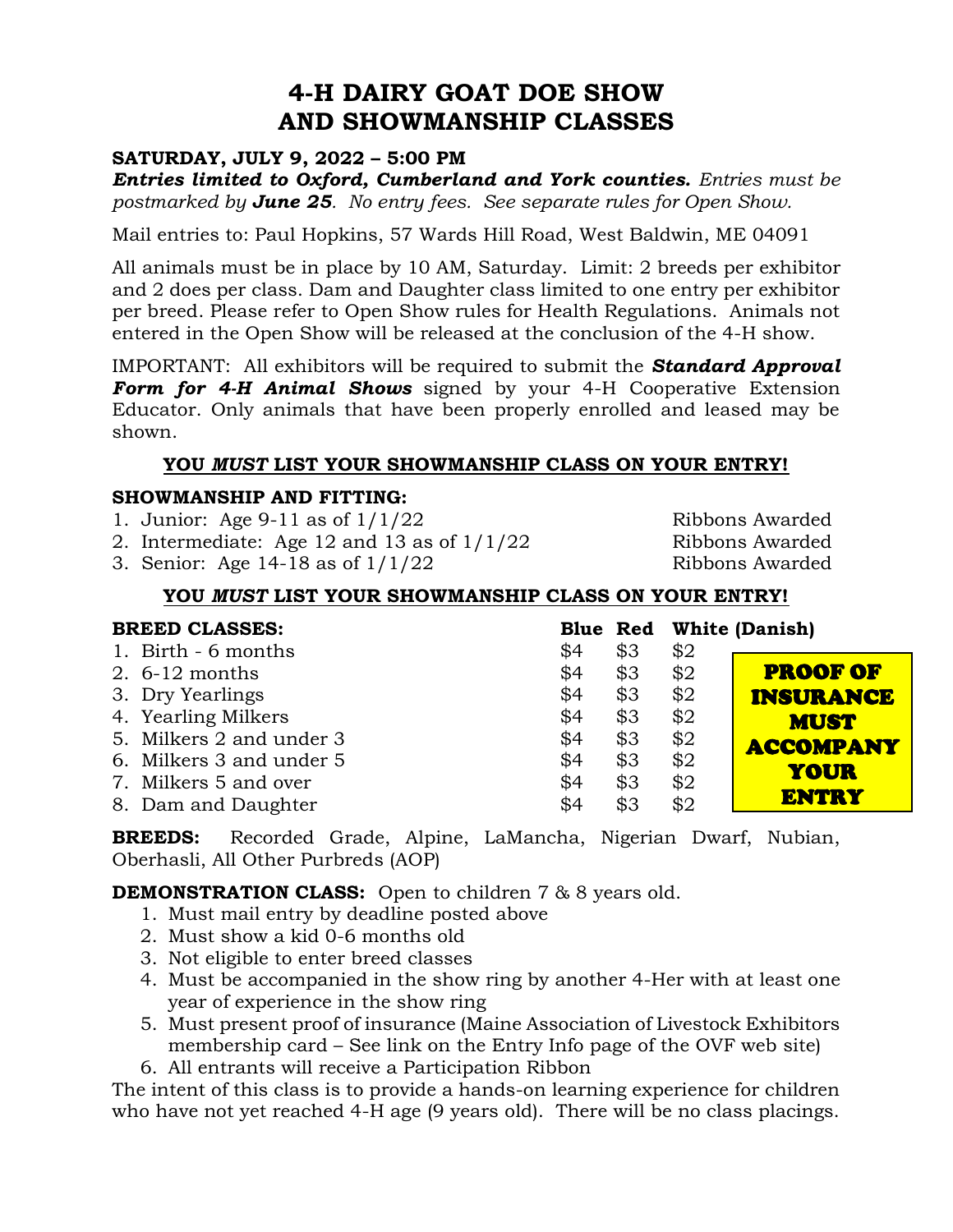- 1. Entries are open to York, Cumberland and Oxford Counties except as noted in individual division regulations.
- 2. Entries close June 30 except as noted by departments. Entry blanks are available on the fair's web site. Entries may be made without entry blanks, but all information must be given.
- 3. Sites are available for self-contained campers and trailers. A fee will be charged. Camping fees must be paid before exhibitor may show and/or receive premiums. See camping info for registration details.
- 4. Members of the same firm or family, or from the same farm will be regarded as one exhibitor including 4-H, no exceptions.
- 5. There will be a 10 head limit, including 4-H animals, for beef and dairy exhibitors. Baby beef animals are exempt from the 10 head limit.
- 6. Exhibitors are encouraged to incorporate agricultural education into their stall space decorations.
- **7.** INSURANCE –Uniform insurance requirement enacted by the Maine Association of Agricultural Fairs (3/18/06) and adopted by the Finance Committee of the Ossipee Valley Agricultural Society: "A valid liability insurance certificate in the amount of \$300,000 **naming the insured and the fair** as the certificate holder shall be required of **all open and 4-H livestock exhibitors**… (A separate certificate will be required for each fair.) The certificate shall warrant that the policy may not be cancelled or changed without 10 days prior written notice **to the fair. – OR –** you may choose to **join the Maine Association of Livestock Exhibitors** which provides as a benefit the liability insurance required to exhibit at any Maine fair." Information on joining is available on the fair's web site. **In order to exhibit and earn premiums, original liability insurance certificate (not a photocopy) - or copy of Exhibitor Association membership card must be mailed with entry.**
- **8.** All livestock entering the grounds must meet the following health requirements of the Maine State Department of Agriculture:
	- A. Cattle/Goats: No Brucellosis or Tuberculin test is required for cattle in the State if they originate directly from herds within the State not under quarantine.
	- B. It is recommended that cattle be vaccinated against IBR & P13. Such viral diseases are widespread and may cause severe respiratory symptoms in cattle, and secondary complications.
	- C. Domestic Animals and Poultry offered for sale or exhibition at this fair, showing signs of any external parasites, ringworm, foot rot, shipping fever, warts or other diseases will be ordered from the fairground immediately.
	- D. All domestic animals and poultry originating outside the State must meet the same requirements to show as are required for entry into the State.
- **9.** All cattle must be in place Thursday at 9 AM and stay until 6 PM Sunday (unless otherwise noted).
- **10.** No distinction shall be made between polled and horned cattle.
- **11.** Blankets must be removed by 9:30 AM daily.
- **12. First bedding will be furnished by the fair. (Sheep: see department rules) If exhibitors desire extra bedding, they must provide their own.**
- **13.** Each exhibitor will be entitled to free passage with one assistant.